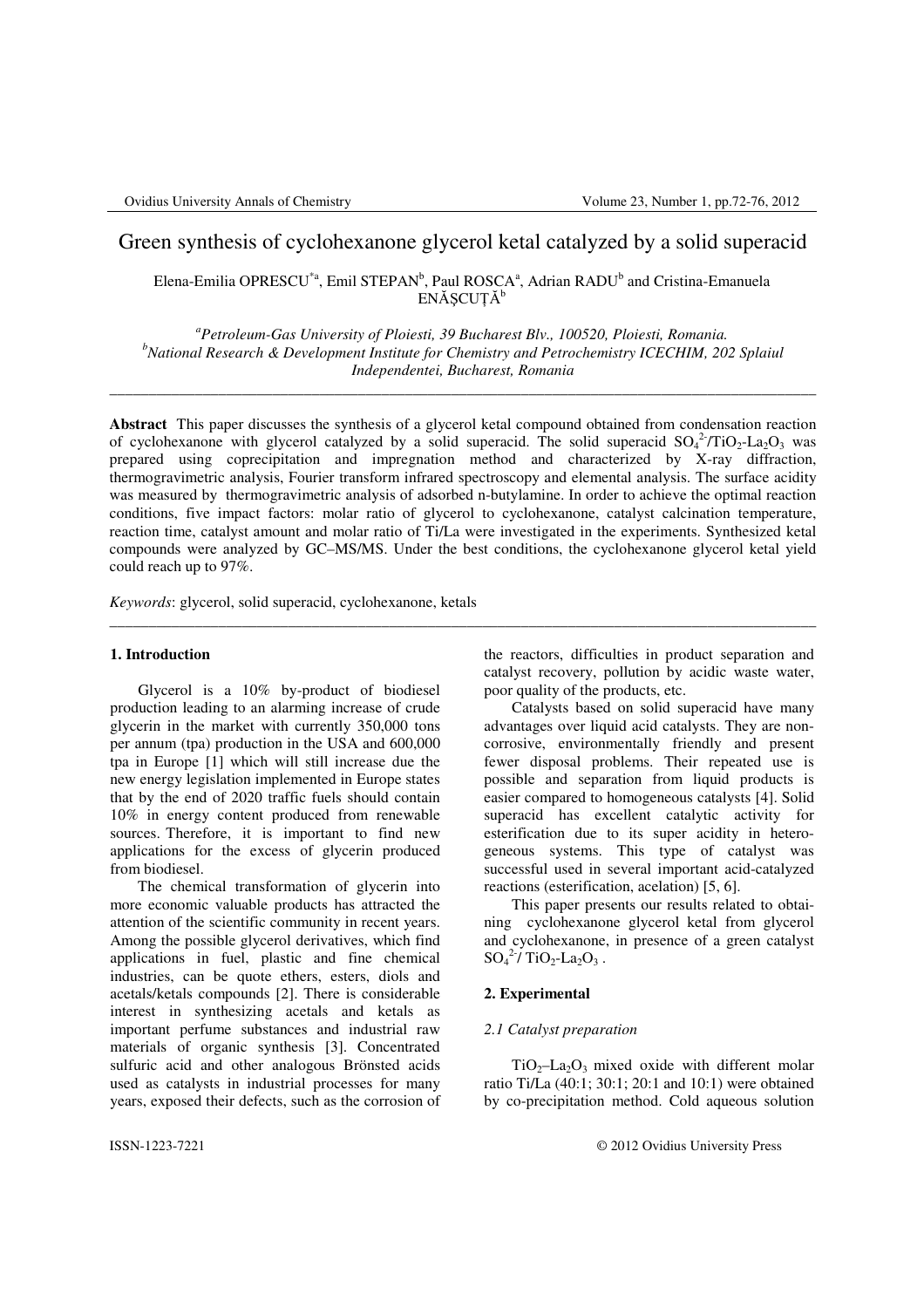of TiCl4 was slowly added to aqueous solution of LaCl<sub>3</sub>.7H<sub>2</sub>O. To this mixture, 3M aqueous NaOH was added dropwise under vigorously stirring until pH reaches 8,5. The obtained precipitate was filtrated, washed several times with deionised water until the Cl- in the filtrate could not be identified. The cake was dried at  $110^{\circ}$ C for 12 h. The powder was impregnated in a 1 M  $H<sub>2</sub>SO<sub>4</sub>(7,5)$  ml/g catalyst) and sonificated 10 minutes under vaccum, followed by filtration, drying and calcination at 480°C for 3h.

## *2.2 Catalyst characterization*

The XRD measurements were carried out using a Bruker D8 Advance, X-ray diffractometer with Cu Kα radiation (λCu = 1.5406 Å) operating at a voltage of 40 kV and a current of 40 mA. Data were collected in 2 $\theta$  range from 10 $\degree$  to 70 $\degree$ , with a scanning rate of  $0.1$  deg.min<sup>-1</sup>. The FT-IR measurements were performed with a Tensor 27 FT-IR Spectrometer Bruker, employing KBr pellet technique. Thermogravimetric analysis of the compounds were recorded in a TGA/SDTA 851 Mettler Toledo in the temperature range  $20-700^{\circ}$ C. Elemental analysis were carried out using a 2400 Series II CHNS/O Perkin Elmer Analyzer.

The total acidity of the solid samples was measured by thermogravimetric analysis of adsorbed n-butylamine.

### *2.3 Typical reaction procedure*

The reaction was carried out in a 500 mL threeneck round-bottom flask equipped with a mechanical stirrer, thermometer and Dean&Stark separator to remove the water formed along the reaction process (toluen was chosen to make the azeotrope with water). In a typical experiment, glycerol and catalyst were placed under reaction conditions for 10 min before cyclohexanone was added dropwise. The reaction mixture was mechanical stirred at atmospheric pressure and heated to reflux. After the reaction was completed the sample was filtrated and submitted to distillation to remove solvent and excess of cyclohexanone.

The products were confirmed by GC–MS/MS (model GC-MS/MS Agilent 7890 A, Network GC Sistem equipped with a Quadrupole mass spectrometer detector type 5975 HP / N 59896427EN inert XL EI / CI MSD with triple axis G3174A detector).

#### **3. Results and Discussions**

#### *3.1 XRD characterizations*

The X-ray powder diffraction spectrum of solid samples  $SO_4^2/TiO_2-La_2O_3$  and  $SO_4^2/TiO_2$  are shown in **Fig. 1.** The diffractograms showed that the samples used in this study were all present in anatase phase and well crystallized (JCPDS,No. 21-1272). No rutile phase was detected in these oxides, all these indicating that calcination at  $480^{\circ}$ C was suitable. Moreover, no diffraction peak due to  $La_2O_3$  was found, suggesting that no sole crystalline phase caused  $La<sub>2</sub>O<sub>3</sub>$  and La is dispersed on the catalyst surface in case the amount of La is below a threshold value [7].



# *3.2 Infrared spectra*

The FT-IR spectrum of  $SO_4^2/TiO_2-La_2O_3$  is presented in **Fig. 2.** Infrared spectrum of solid sample exhibit a sharp band at  $1374 \text{ cm}^{-1}$  attributed to the stretching frequency of the free sulfate groups [8]. Moreover, the spectrum contained three shoulders at around 1199, 1139 and  $1052 \text{ cm}^{-1}$  which were the characteristic frequencies of a bidentate  $SO_4^2$  coordinated to metals such as Ti [9]. Such structures could strongly withdraw electrons from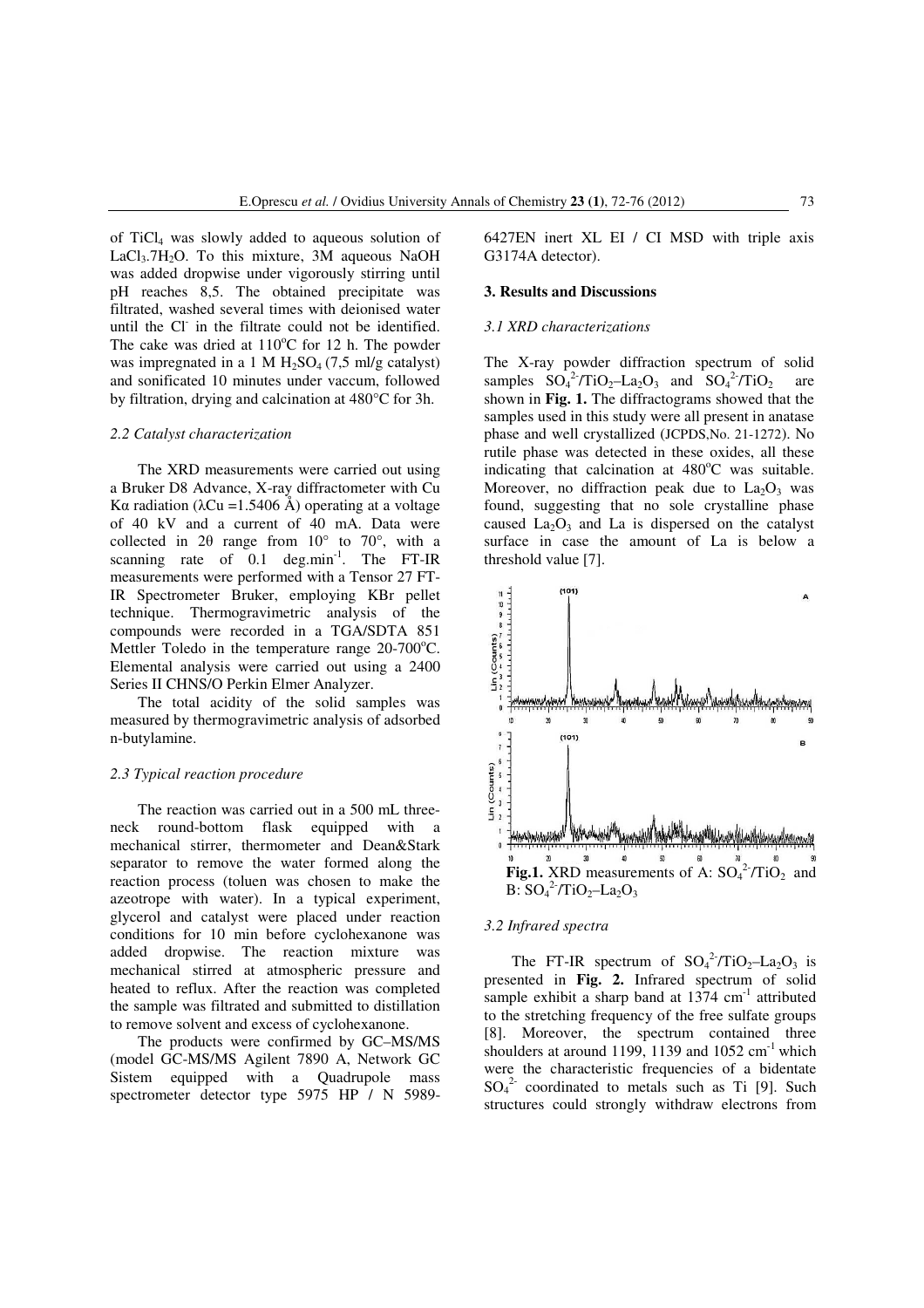the neighboring Ti cations, resulting in lots of electron-deficient metal centers on the Ti cations that acted as strong Lewis acid sites. This can be the source in the generation of a large amount of surface acidic sites on solid acids of sulfated metal oxides [10]. The presence of sulphate anions on the catalyst surface is supported by elemental analysis which indicated 4,3 % sulf.



#### *3.3 Thermal analysis*

The thermogravimetric analysis of solid superacid  $SO_4^2$ <sup>-</sup>/TiO<sub>2</sub>-La<sub>2</sub>O<sub>3</sub> is shown in **Fig 3.** 



**Fig. 3** TGA of  $\mathrm{SO_4}^2$ <sup>-</sup>/TiO<sub>2</sub>-La<sub>2</sub>O<sub>3</sub>

The sample exhibited 3 different ranges of weight loss, from 30 to 200°C, from 200 to 500°C

and from 500°C to higher temperature. A first weight loss was observed from about 50 to  $190^{\circ}$ C and is caused by the elimination of physically adsorbed water in the pores and on the surface, while the second mass loss from 200 to 500°C is due to the loss of chemically bonded water. The last two peaks from the temperature region over  $500^{\circ}$ C are caused by the decomposition of surface sulfate anions [11].

## *3.4 Acidity measurements - TGA of chemisorbed nbutylamine*

The total acidity defined as the absolute mass of base desorbed from the acid sites of the catalyst, expressed in acid sites per g, was estimated by thermogravimetric analysis (TGA) of adsorbed nbutylamine (**Fig.4.**)





 The TGA date shows that catalyst has 0.29 meq/g of medium acid site exihibited by the peak dissociation of the n-butylamine at  $243-403^{\circ}$ C and 0.67 meq/g strong acid sites, determinated by the dissociation peak of the n-butylamine at  $403-664^{\circ}$ C.

## *3.5 Optimization of reaction conditions*

The solid superacid was used to catalyze the ketalization of glycerol with cyclohexanone. In order to achieve the optimal reaction conditions, five impact factors, such as molar ratio of glycerol to cyclohexanone, catalyst calcination temperature, reaction time, catalyst amount and molar ratio of Ti/La were investigated in the experiments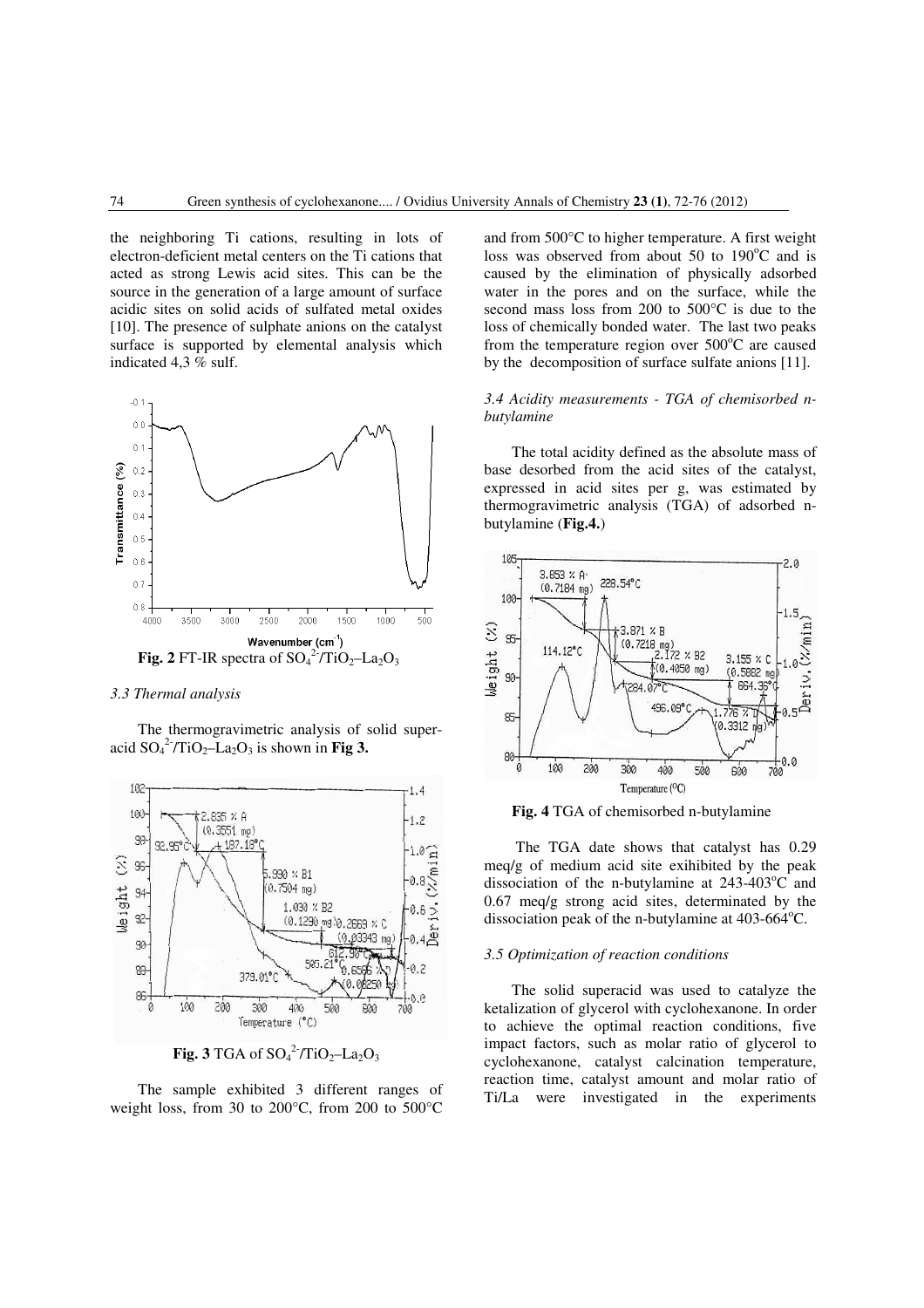(**Fig. 5-10**). The results clearly show that conversion increased with time (Fig.5).

The reaction occurred very quickly at first with the conversion over 66,47% after 5 minutes of



**Fig.5** Influence of reaction time on the reaction performance

reaction. After 30 min of reaction, the cyclohexanone glycerol ketal conversion was 95.95%. It is interesting to notice that the ketal conversion is around 85% even after 15 min of reaction, indicating the high activity of the solid superacid catalyst. Moreover the conversion rich the maxim value of 97.62 % after 45 min.

Another parameter investigated was the influence of molar ratio of glycerol to cyclohexanone.



**Fig. 6** Influence of cyclohexanone excess on the reaction performance

The date obtained (fig. 6) shows that yield in cyclohexanone glycerol ketal increase with the increasing of ketone excess. Increase in ketal yield is not significant for cyclohexanone excess higher than 0,05 mol/mol, so optimal molar ratio of glycerol to cyclohexanone was choose to be 1:1.05.

Figure 7 shows the influence of the catalyst amount on the reaction performances. As can be seen, there is a strong dependence between ketal yield and the amount of catalyst. Maximum yield in cyclohexanone glycerol ketal was achieved when 1.5 wt % of catalyst with respect to glycerol was used. Further increase of catalyst amount did not significant raise the yield.



**Fig. 7**. Influence of amount of catalyst on the catalytic reaction performance

The preparation conditions of catalyst are important factors that can affect the solid superacid  $SO_4^2$ <sup>-</sup>/TiO<sub>2</sub>-La<sub>2</sub>O<sub>3</sub> catalytic properties. The results presented in **Fig. 8** and **Fig. 9** show the calcination temperature and the mole ratio of Ti/La on the catalytic activity.

The calcination temperature is a very important parameter because it can affect not only the sulfate amount added to the catalyst surface but also the activity of the catalysts as well. The results showed (Fig. 8) that the catalytic activity of solid superacid calcined at about 480°C for 3 h is higher than that calcined at other temperatures, and that above 480°C this sulphate complex gradually decomposes. The value of calcination temperature is supported by the thermogravimetric analysis which exihibit two